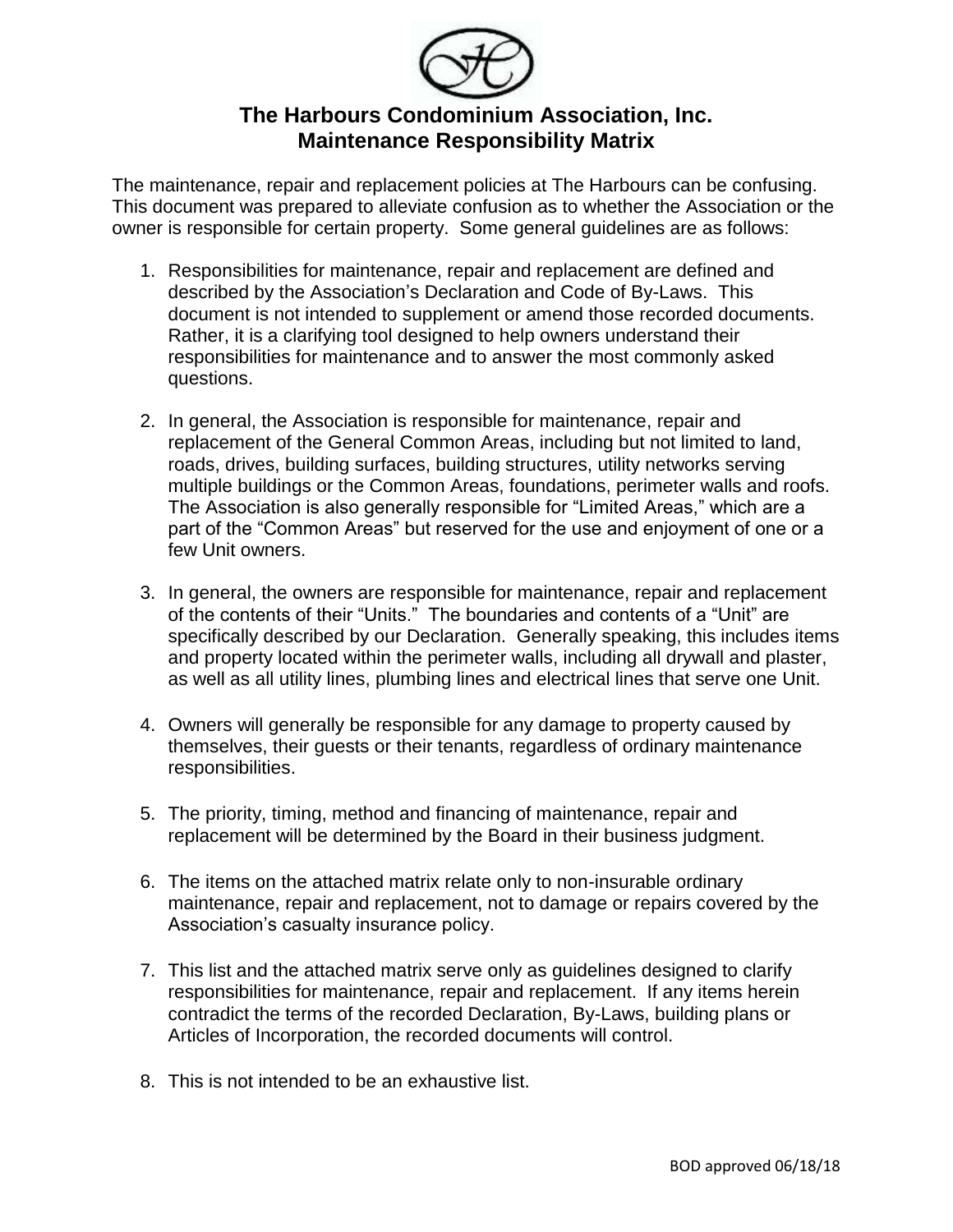

COA = Condominium Association HO = Homeowner

| <b>MAINTENANCE ITEM</b>                                                                     | <b>COA</b>              | HO                      | <b>Comments</b>                                                                                                            |
|---------------------------------------------------------------------------------------------|-------------------------|-------------------------|----------------------------------------------------------------------------------------------------------------------------|
| <b>Air Conditioner</b>                                                                      |                         |                         |                                                                                                                            |
| <b>HVAC Equipment</b>                                                                       |                         | X                       |                                                                                                                            |
| <b>Heating and Cooling Coil</b>                                                             |                         | $\sf X$                 |                                                                                                                            |
| Fan                                                                                         |                         | $\overline{\mathsf{X}}$ |                                                                                                                            |
| <b>Thermostats</b>                                                                          |                         | X                       |                                                                                                                            |
| <b>Hallway Doors</b>                                                                        |                         |                         | <b>Per Section 12</b><br>of the<br>Declaration,<br>"exterior<br>doors" are the<br>responsibility<br>of the Unit<br>owners. |
| Knobs/Lock Mechanism                                                                        |                         | X                       |                                                                                                                            |
| Frame                                                                                       |                         | X                       |                                                                                                                            |
| Caulking                                                                                    |                         | $\overline{\mathsf{X}}$ |                                                                                                                            |
| Painting - Exterior                                                                         |                         | X                       |                                                                                                                            |
| <b>Outside Surface</b>                                                                      |                         | $\overline{\mathsf{x}}$ |                                                                                                                            |
| <b>Interior Surface</b>                                                                     |                         | $\overline{\mathsf{x}}$ |                                                                                                                            |
| Locks                                                                                       |                         | X                       |                                                                                                                            |
| <b>Threshold</b>                                                                            |                         | $\overline{\mathsf{x}}$ |                                                                                                                            |
| Painting                                                                                    |                         | $\overline{\mathsf{X}}$ |                                                                                                                            |
| Warping                                                                                     |                         | $\overline{\mathsf{X}}$ |                                                                                                                            |
| <b>Walls &amp; Floors of Unit</b>                                                           |                         |                         |                                                                                                                            |
| <b>Perimeter &amp; Exterior Walls</b>                                                       | X                       |                         |                                                                                                                            |
| <b>Interiors of Structural Walls</b>                                                        | $\overline{\mathsf{X}}$ |                         |                                                                                                                            |
| <b>Structural Components of</b><br>Flooring (Below Surfaces of<br><b>Finished Flooring)</b> | $\overline{\mathsf{x}}$ |                         |                                                                                                                            |
| <b>Floor Coverings; Floor Surfaces</b>                                                      |                         | X                       |                                                                                                                            |
| Carpeting                                                                                   |                         | $\overline{\mathsf{X}}$ |                                                                                                                            |
|                                                                                             |                         | X                       |                                                                                                                            |
| <b>Wall Coverings</b><br><b>Interior Walls &amp; Doors</b>                                  |                         | X                       |                                                                                                                            |
|                                                                                             | X                       |                         |                                                                                                                            |
| <b>Structural Components of</b><br>Ceilings (Studs, Rafters, Beams<br>$Etc.$ )              |                         |                         |                                                                                                                            |
| <b>Attic Space</b>                                                                          | X                       |                         |                                                                                                                            |
| Drywall/Plaster Affixed to<br>Ceiling & Boundary Walls                                      |                         | X                       |                                                                                                                            |
| <b>Interior - Paint</b>                                                                     |                         | X                       |                                                                                                                            |
| <b>Walls Between Horizontally</b><br><b>Adjacent Units</b>                                  | X                       |                         |                                                                                                                            |
| <b>Floors Between Vertically</b>                                                            | X                       |                         |                                                                                                                            |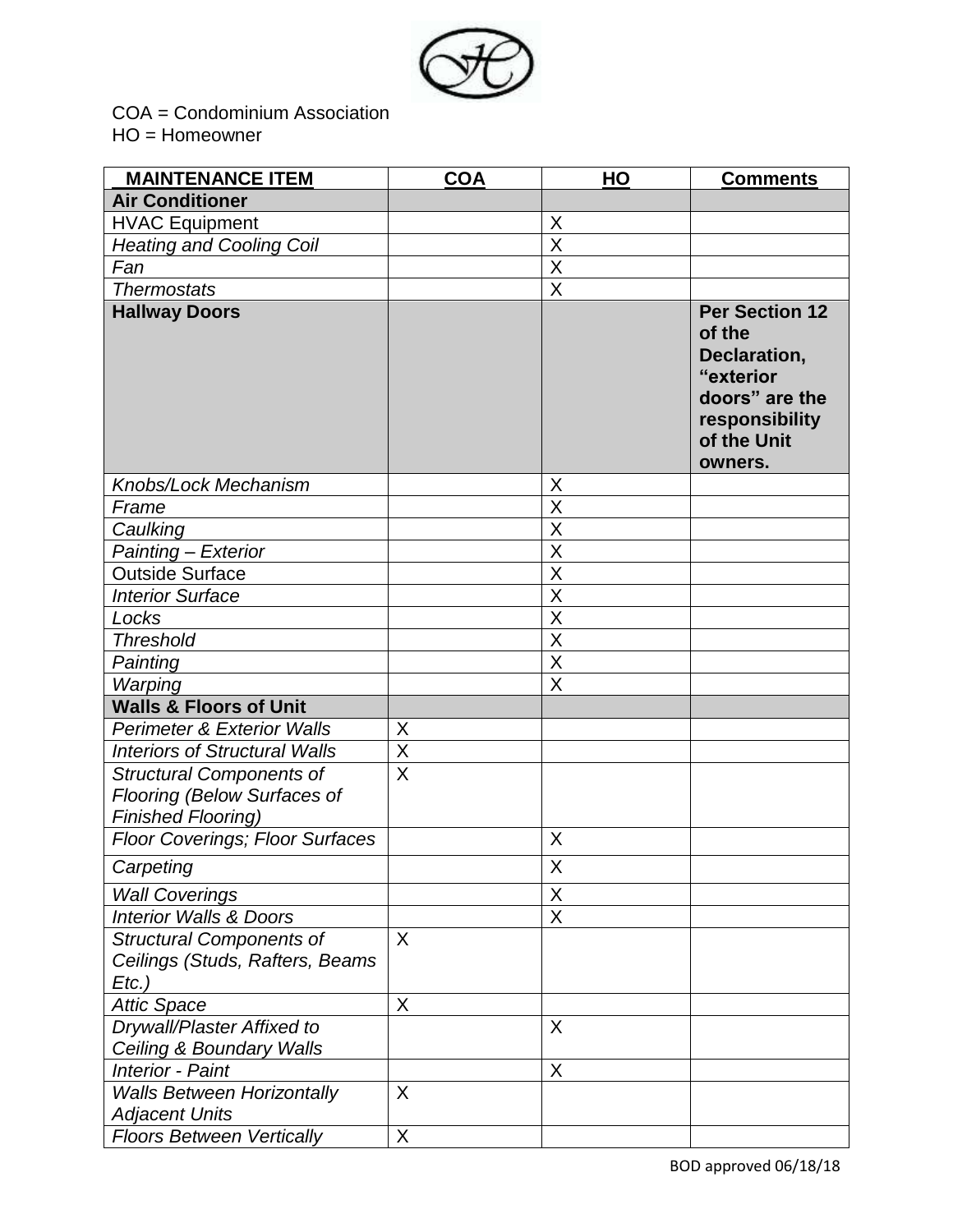

| <b>Adjacent Units</b>                                                     |                         |                         |                                                                                                                                                                                                                     |
|---------------------------------------------------------------------------|-------------------------|-------------------------|---------------------------------------------------------------------------------------------------------------------------------------------------------------------------------------------------------------------|
| <b>Parking Areas</b>                                                      |                         |                         |                                                                                                                                                                                                                     |
| <b>Garages &amp; Parking Areas</b>                                        | X                       |                         |                                                                                                                                                                                                                     |
| <b>Individual Parking Spaces</b>                                          | $\overline{\mathsf{X}}$ |                         | <b>The</b><br><b>Association is</b><br>responsible for<br>"Limited<br>Areas" per<br>Section 3.05 of<br><b>By-Laws.</b>                                                                                              |
| <b>Electrical Charging Station (If</b><br>installed by Owner)             |                         | X                       |                                                                                                                                                                                                                     |
| <b>Asphalt in Garages &amp; Parking</b><br>Areas                          | X                       |                         |                                                                                                                                                                                                                     |
| Asphalt in Individual Parking<br><b>Spaces</b>                            | X                       |                         |                                                                                                                                                                                                                     |
| <b>Water/Plumbing/Utilities</b>                                           |                         |                         |                                                                                                                                                                                                                     |
| <b>Plumbing/Utility Lines/Gas</b><br><b>Lines Serving Individual Unit</b> |                         | X                       | Owner's<br>responsibility<br>for plumbing<br>line/water line<br>in its entirety,<br>even portions<br>located outside<br>the physical<br>boundaries of<br>the Unit.<br>Sections 2 and<br>3 of<br><b>Declaration.</b> |
| <b>Water Meter</b>                                                        | X                       |                         |                                                                                                                                                                                                                     |
| Disposal                                                                  |                         | X                       |                                                                                                                                                                                                                     |
| <b>Faucets</b>                                                            |                         | X                       |                                                                                                                                                                                                                     |
| <b>Interior Leaks</b>                                                     |                         | $\overline{\mathsf{X}}$ |                                                                                                                                                                                                                     |
| Drain Clogging                                                            |                         | X                       |                                                                                                                                                                                                                     |
| <b>Underground Pipes</b>                                                  | X                       |                         |                                                                                                                                                                                                                     |
| <b>Mains</b>                                                              | $\overline{\mathsf{x}}$ |                         |                                                                                                                                                                                                                     |
| Pressure Regulator Valves                                                 |                         | X                       |                                                                                                                                                                                                                     |
| <b>Sanitary Sewer Lines Serving</b><br><b>Buildings/Multiple Units</b>    | X                       |                         |                                                                                                                                                                                                                     |
| <b>Water Heaters &amp; Softeners</b>                                      |                         |                         |                                                                                                                                                                                                                     |
| <b>Repair and Replacement</b>                                             |                         | X                       |                                                                                                                                                                                                                     |
| <b>New Installation</b>                                                   |                         | $\overline{\mathsf{x}}$ |                                                                                                                                                                                                                     |
| <b>Interior Fixtures</b>                                                  |                         |                         |                                                                                                                                                                                                                     |
| Hardware                                                                  |                         | X                       |                                                                                                                                                                                                                     |
| Cabinets                                                                  |                         | X                       |                                                                                                                                                                                                                     |
| <b>Interior Doors</b>                                                     |                         | $\overline{X}$          |                                                                                                                                                                                                                     |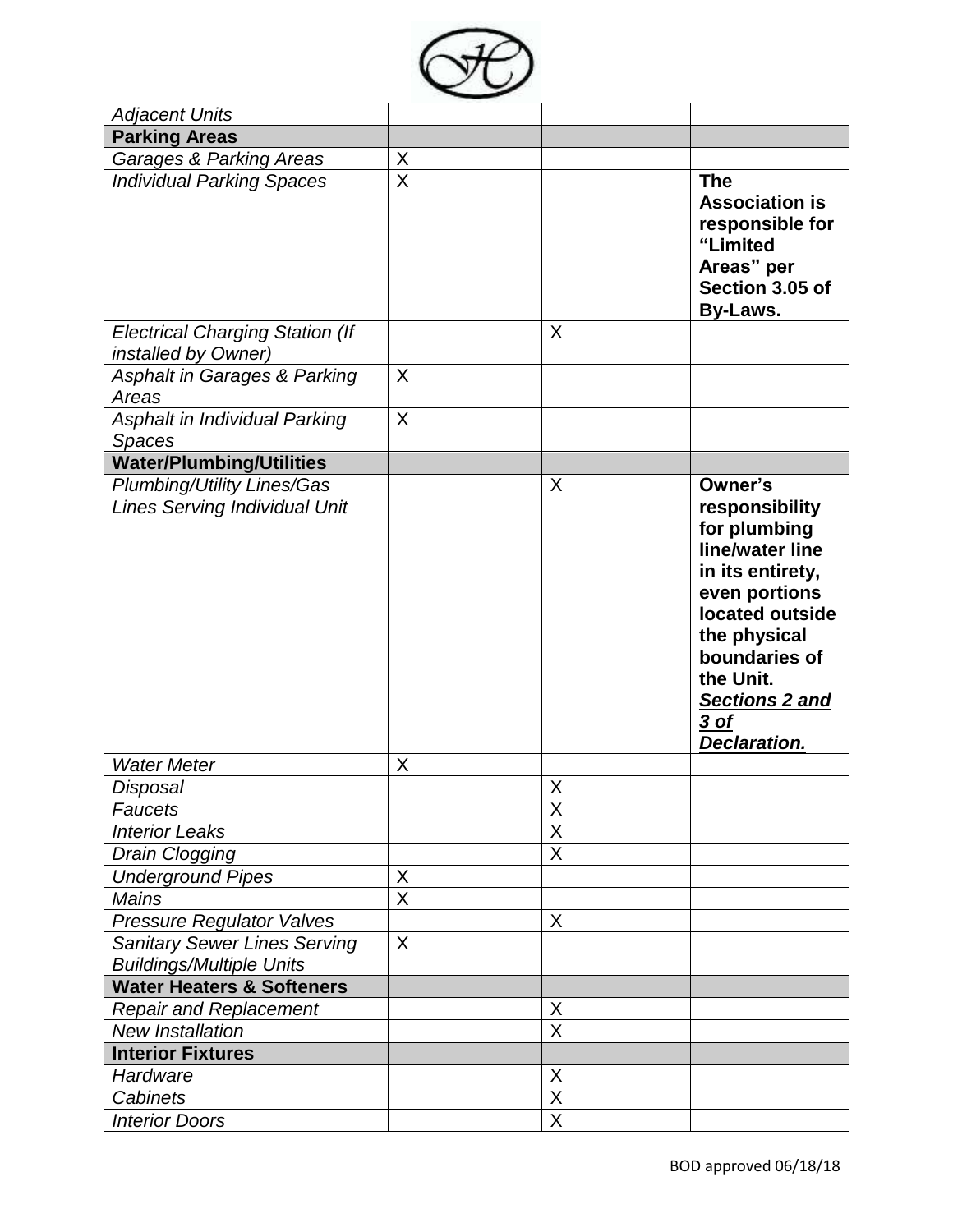

| Counters                                 |                              | Χ                       |  |
|------------------------------------------|------------------------------|-------------------------|--|
| <b>Sinks</b>                             |                              | X                       |  |
| <b>Interior Plumbing</b>                 |                              | $\overline{\mathsf{x}}$ |  |
| <b>Interior Lighting Fixtures</b>        |                              | X                       |  |
| <b>Appliances &amp; Equipment</b>        |                              |                         |  |
| Shower/Tub, Toilet, Sinks                |                              | X                       |  |
| Appliances & Equipment                   |                              | X                       |  |
| Serving Individual Unit                  |                              |                         |  |
| Washer & Dryer                           |                              | X                       |  |
| <b>Dishwasher</b>                        |                              | $\overline{\mathsf{x}}$ |  |
| <b>Equipment Serving Multiple</b>        | X                            |                         |  |
| Units/Common Area                        |                              |                         |  |
| <b>Electrical</b>                        |                              |                         |  |
| <b>Circuit Breakers/Box</b>              |                              | X                       |  |
| <b>Interior Fixtures</b>                 |                              | X                       |  |
| <b>Outlets &amp; Switches (Interior)</b> |                              | X                       |  |
| Outlets & Fixtures (Exterior-            |                              | X                       |  |
| Serving Individual Unit)                 |                              |                         |  |
| <b>Television Cable</b>                  |                              | X                       |  |
| <b>Telephones</b>                        |                              | $\overline{\mathsf{x}}$ |  |
| Satellite Dish                           |                              | Χ                       |  |
| <b>Lines/Fixtures Serving Multiple</b>   | X                            |                         |  |
| Units and/or Common Areas                |                              |                         |  |
| <b>Windows</b>                           |                              |                         |  |
| <b>Glass &amp; Screens</b>               |                              | X                       |  |
| <b>Operations &amp; Adjustments</b>      |                              | X                       |  |
| Weather-stripping                        |                              | X                       |  |
| <b>Brick Mold Replacement</b>            | X                            |                         |  |
| 'External)                               |                              |                         |  |
| Painting & Caulking (Exterior)           | X                            |                         |  |
| Painting & Caulking (Interior)           |                              | Χ                       |  |
| <b>Exterior Frames</b>                   | X                            |                         |  |
| Sill (Interior)                          |                              | X                       |  |
| Sill (Exterior)                          | $\sf X$                      |                         |  |
| <b>Foundations, Exterior Wall</b>        | $\overline{X}$               |                         |  |
| <b>Surfaces, Structural Elements</b>     |                              |                         |  |
| and Structural Components                |                              |                         |  |
| of Buildings and Properties              |                              |                         |  |
| <b>First &amp; Second Floor of</b>       | X                            |                         |  |
| <b>Building</b>                          |                              |                         |  |
| <b>Dryer Vents</b>                       |                              | X                       |  |
| <b>Exterior Property</b>                 |                              |                         |  |
| Sidewalks, Streets, Driveways            | X<br>$\overline{\mathsf{x}}$ |                         |  |
| Removal of Garbage and Waste             |                              |                         |  |
| from Common Areas                        | X                            |                         |  |
| <b>Snow Removal from Common</b><br>Area  |                              |                         |  |
|                                          |                              |                         |  |